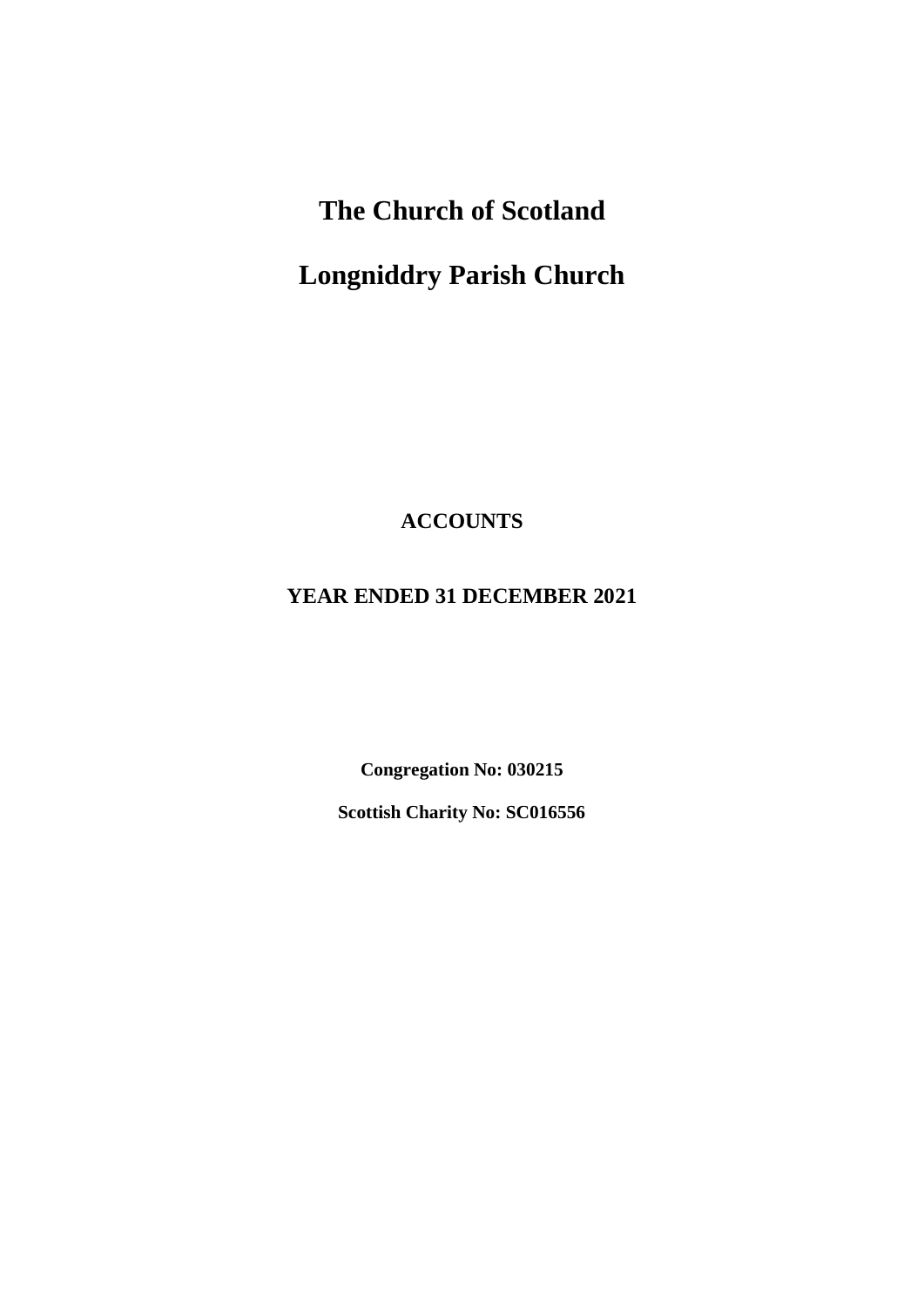The trustees present their annual report and financial statements of the charity for the year ended 31 December 2021. The financial statements have been prepared in accordance with the accounting policies set out in note 1 to the accounts and comply with the General Assembly Regulations for Congregational Finance, the Charities and Trustee Investment (Scotland) Act 2005, the Charities Accounts (Scotland) Regulations 2006 (as amended) and Accounting and Reporting by Charities: Statement of Recommended Practice applicable to charities preparing their accounts in accordance with the Financial Reporting Standard applicable in the UK and Republic of Ireland effective from 1 January 2019.

# **Objectives and Activities**

The Church of Scotland is Trinitarian in doctrine, Reformed in tradition and Presbyterian in polity. It exists to glorify God and to work for the advancement of Christ's Kingdom throughout the world. As a national Church, it acknowledges a distinctive call and duty to bring the ordinances of religion to the people in every parish of Scotland through a territorial ministry. It co-operates with other Churches in various ecumenical bodies in Scotland and beyond.

To fulfil these objectives Longniddry Church holds regular Sunday worship services as well as several special services throughout the year. The Church also holds other religious activities such as bible studies, theology discussions and prayer groups.

In addition, the Church is deeply involved in village life and, under normal circumstances, runs several activities to provide social gatherings, transport to hospital, singing activities and groups like Sporting Memories. The Church halls are usually well used for a children's Playgroup, fitness classes and social gatherings.

## **Achievements and Performance**

2021 was another year significantly affected by the Covid pandemic. Our experience of coping with lockdowns and Covid prevention measures in 2020 stood us in good stead for 2021. The year began with a lockdown and the Church and its halls were closed. We continued to provide Sunday worship with a Zoom service each week and these services carried on all year. At the end of March (Palm Sunday) we welcomed the congregation back to the Church for services every fortnight and we were able to continue this until the end of the year. We also produced and circulated the Sunday Focus every week. This is a written version of the service. Over the year about 40 or so people attended the services in the building each week and a further 70 or so joined in via Zoom services or by receiving the Sunday Focus.

An innovation for 2021 was our minister, Rev Dr Robin Hill, conducting online communion services. We held three during the year. These have been very much enjoyed – many people found them at least as meaningful as ones in Church.

Our weekly prayer and contemplation sessions had to cease for the first quarter of the year too but began again in late March. A small but faithful group of people attend these sessions and really enjoy them. Our written prayer diary was produced each month and could be found on our website. A few printed copies were available when the church was open too.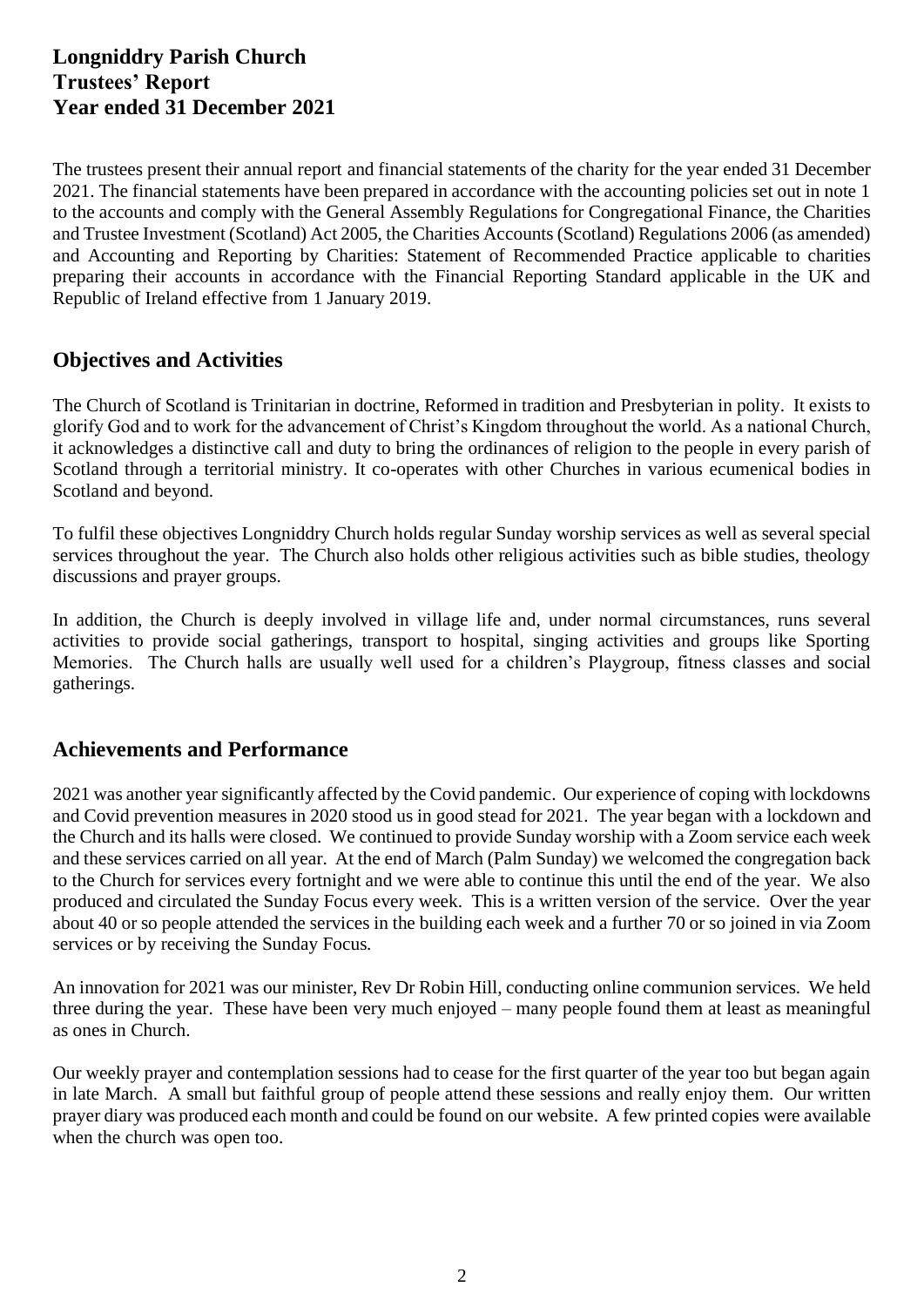The pandemic did not stop us from running our annual lent film study. This year a group met, virtually, to watch and discuss The Theory of Everything. Our bible study groups continued, via Zoom, too. Three groups journeyed together through Genesis over 18 weeks.

We have engaged the congregation in several craft activities during the year: growing sunflowers and pumpkins and various craft activities focused on Lent and Advent. We also arranged a Light Up Longniddry event across the village during Advent. All these fun things to do were about engaging people in faith in novel ways.

The Kirk Session has met regularly throughout the year, mostly by Zoom. But we enjoyed meeting together again in person in October at a special meeting to discuss the Presbytery plan, and in November.

Many Church groups have not been able to restart after the various lockdowns. But the Guild returned in October for socially distanced meetings in the sanctuary. Sporting Memories began again. The Wednesday Club for the over 60s restarted with some new volunteers organising it and it now has support from the John Bellany Day Centre. Two members of their staff attend the Club each week. This collaboration has been very useful to the Church and is working very well.

The local Christian Aid group is run by Church members. They held a very successful plant sale and also arranged the usual Christian Aid week house-to-house collection. This year a large team of volunteers put fundraising leaflets through every door in the village but did not go back to collect envelopes. Unfortunately, many other fundraising activities were prevented by the Covid protection measures.

However, the congregation ran an exceptionally successful venture to raise funds for Preston Lodge Learning Foundation to allow our local secondary school, Preston Lodge High School, to buy Chromebooks for pupils. The appeal to the congregation was supported by the minister being sponsored to climb the height of the tallest three mountains in the UK on the manse stairs! In all the congregation raised £11,405, rising to £13,129 inclusive of gift aid which Preston Lodge Learning Foundation was able to recover. The Chromebooks help pupils when they have to learn at home during the pandemic. The funds mean that every young person can access online learning.

We have invested in new equipment to allow us to live stream services once we are able to have services every week in Church again.

There is a significant development of new housing being erected in the village. We have produced a welcome pack for new residents and have been visiting every new household as they move in. We have been glad to welcome a number of new residents to our services.

We have been unable to provide any social functions – coffee mornings  $etc - or our much-welcomed hospital$ transport service during 2021. Covid prevention measures made these untenable.

In terms of congregational membership, we began 2020 with 284 members. Three people joined us during the year and we lost 13 members of the congregation leaving us with 274 members at the end of the year. Three long-standing elders stood down from the Kirk Session during the year too.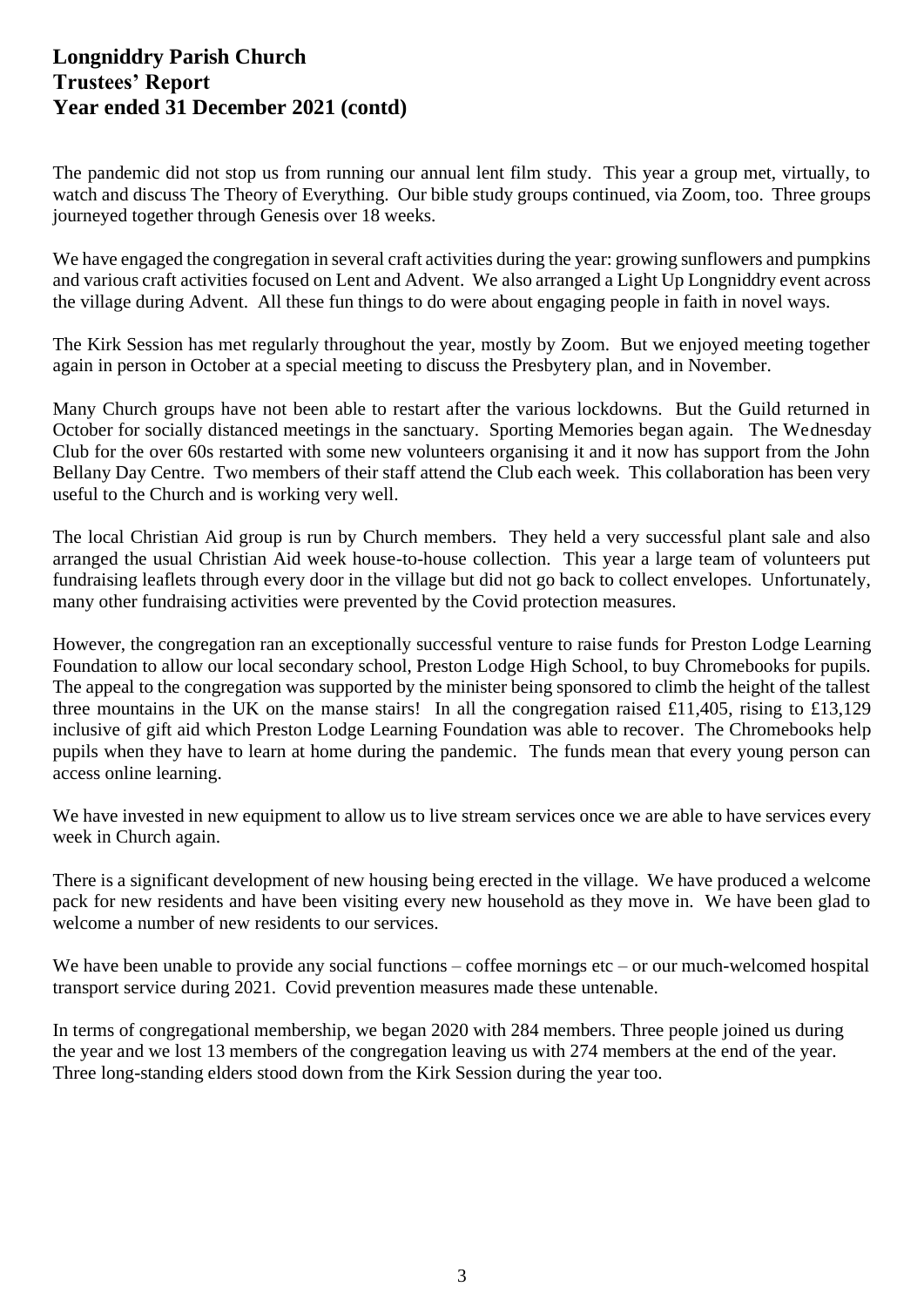# **Financial Review**

Total income reduced slightly to £81,379 in 2021 (2020: £82,009). Notably however, unrestricted income increased to £77,986 (2020: £76,558) due mainly to increased gift-aidable donations from standing orders, cheques and envelopes and the associated tax recoverable thereon. Income from hall lettings continued to be at much reduced levels compared to 2019 and earlier but will hopefully recover in time. Restricted income of £3,393 (2020: £3,451) was received into the "Away" part of the Home and Away Fund. This allows donations to be made to Christian charities who deliver overseas health projects.

The majority of expenditure related to Ministry and Mission payments which totalled £39,207 in 2021 (2020: £47,167). This goes into a central fund within the Church of Scotland which is used to meet the stipends and training costs of ministers and which also meets a wide variety of needs including congregational resourcing and support, and social care. Most of the remaining expenditure goes towards the upkeep of the church, manse and the grounds. In 2021 further investment was made in equipment to facilitate livestreaming of services from the church itself, something which is planned to begin in 2022.

Unrestricted income exceeded unrestricted expenditure in 2021 leading to a surplus before investment gains/ (losses) of £2,753 (2020: £1,301 deficit). The positive swing of £4,054 can be largely attributed to increased donations and lower Ministry and Mission payments. Unrestricted reserves were £129,775 at the year-end (2020: £122,052), which should provide a good buffer in the event of any future short-term income pressures.

At the year end, the Home & Away Fund held monies both for the "Home" project, which is to deliver facilities to support those living with dementia in our community and their carers, and for "Away" activities, to provide funding for overseas health projects. During 2021 expenditure was all for "Away" activities, with £3,200 shared between EMMS International, Christian Aid and the Church of Scotland HIV Programme. 2020 "Away" donations of £3,437 were shared equally between EMMS International and Christian Aid, and £105 was spent on "Home" Activities.

# **Investment Policy**

The trustees aim to ensure that sufficient liquidity is maintained for the day to day needs of the church with surplus funds invested with the Church of Scotland Investors Trust. These investments are held with the objective of generating an annual income stream together with maintenance and hopefully long-term growth in investment values. Funds which are not required for day-to-day needs are held in the Deposit Fund held with the Church of Scotland Investors Trust.

Investments are held in the Church of Scotland Investors Trust Growth Fund (value at 31/12/21 - £52,796; 31/12/20 - £46,939) and the Church of Scotland Investors Trust Income Fund (value at 31/12/21 - £48,123;  $31/12/20$  - £49,010). Together, the investments increased in value by £4,970 (2020 – reduction of £1,026). Both continue to yield good returns even though dividend income reduced slightly in 2021. The trustees are satisfied that the investment objectives continue to be met and accept that year on year fluctuations in value are likely to be seen.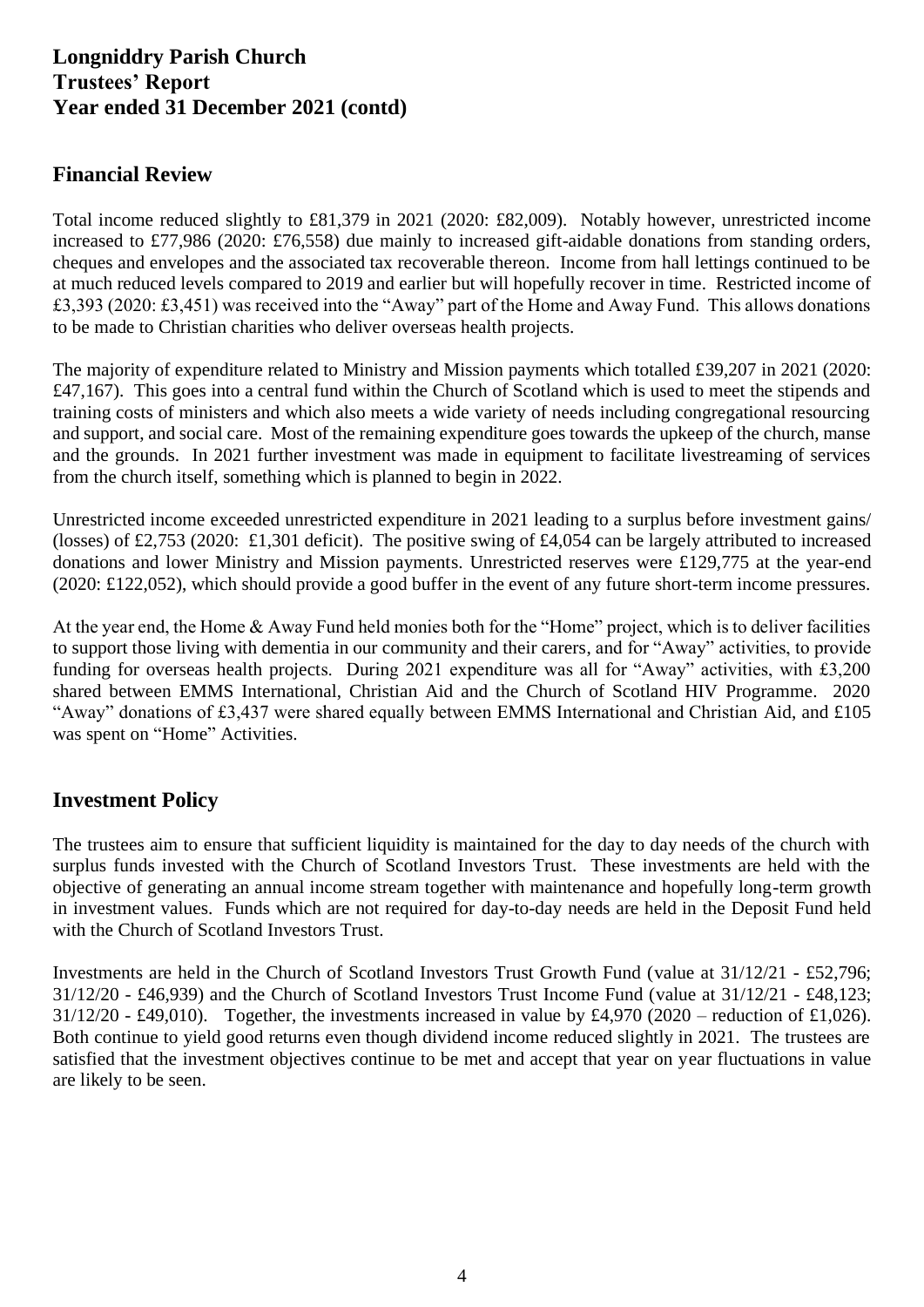# **Risk Management – Principal Risks and their Management**

### **Possible pressures on income (COVID and other factors)**

Longniddry Church, in common with other churches, faces income pressures and is likely to continue to do so. In normal years the trustees are keen to continue to try to attract new members both to regular Sunday worship and to the wide variety of events that are held within the church and halls during each year. Because of COVID the ability to do this in both 2020 and 2021 was limited although donations actually increased in 2021 as reported above. Longniddry Church's financial position remainsrobust, affording a strong degree of protection in the event of any income weakness which may arise pending a return to a more normal pattern of worship and building use.

### **Financial management**

The trustees are diligent in ensuring that robust financial procedures are in place for the stewardship of Longniddry Church's financial resources. In addition to the annual independent examination, an internal audit is carried out twice yearly by trustees and the finances are scrutinised and discussed both by the Finance & Fabric Workgroup and by the Kirk Session.

### **Reserves Policy**

The Trustees consider it prudent to hold sufficient reserves to accommodate intra month fluctuations in the level of income and expenditure and to provide a buffer for unforeseen expenditure.

At the year end the Church held unrestricted funds of £129,775 (2020: £122,052) of which £60,014 (2020: £54,866) had been designated for the Fabric Fund. The remaining balance of £69,761 (2020: £67,186) represents approximately eleven months expenditure (2020: ten months expenditure). £7,892 (2020: £7,699) of restricted funds were held, of which £7,645 (2020: £7,452) related to the Home & Away Fund.

### **Structure, Governance and Management**

The congregation is a registered charity, number SC016556, and is administered in accordance with the terms of the Deed of Constitution (Unitary Form) and is subject to the Acts and Regulations of the General Assembly of the Church of Scotland. Members of the Kirk Session are the charity trustees. The Kirk Session members are the elders of the church and are chosen from those members of the church who are considered to have the appropriate gifts and skills. The minister, who is a member of the Kirk Session, is elected by the congregation and inducted by Presbytery.

The Kirk Session, which meets at least four times a year, is responsible for all spiritual affairs within the church and is assisted by several workgroups. The work groups are: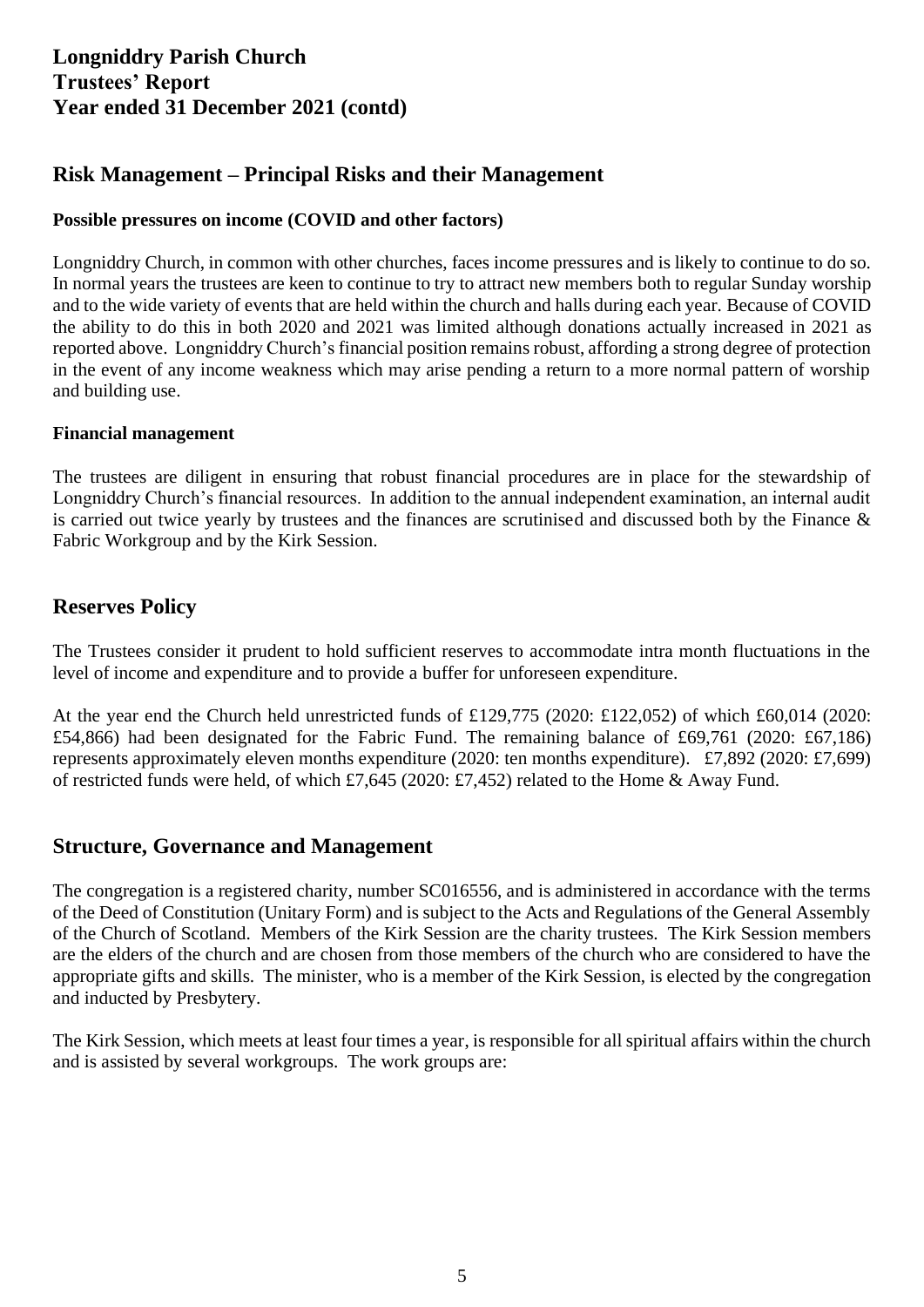**Communications** Workgroup (dealing with directing all aspects of communication with the congregation and parish – written, website, social media)

**Community** Workgroup (dealing with identification and provision of pastoral needs within the Parish, providing welcome and hospitality and exploring other ways of engaging with and supporting our community)

**Discipleship** Workgroup (dealing with all aspects of religious education for all age groups in the Church and developing discipleship in the Church)

**Finance and Fabric** Workgroup (dealing with all Church financial affairs including Stewardship, and maintenance of Church, Halls and Grounds, and Manse)

**Peace & Justice** Workgroup (dealing with the Christian response to issues of local, national and international concern)

**Safeguarding** Committee (dealing with development and maintenance of a safe and nurturing environment within the Church for children, young people and adults).

We also have several temporary work groups looking at specific areas. In 2021 these work groups were as follows:

**Eco-Congregation** Workgroup (dealing with how to improve the "green-ness" of the Church and the congregation. This group will continue in 2022)

**New Housing** Workgroup (dealing with how to reach out to the folk moving into the new housing being built in the village and engage the new villagers in the life of the village and Church. This group will continue in 2022).

These workgroups meet approximately three times per year and report back to the Kirk Session, which takes any necessary decisions.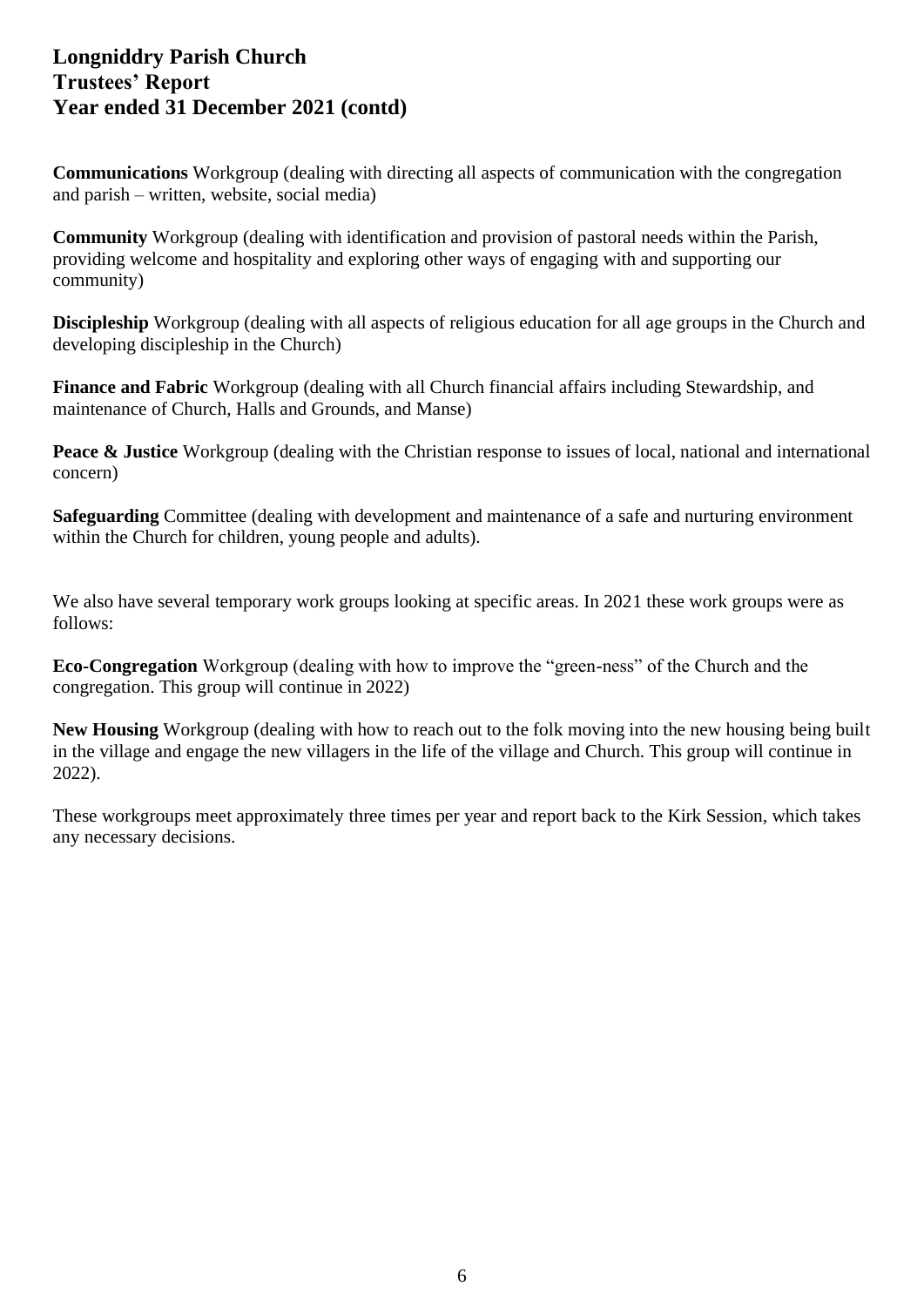## **Reference and Administrative Information**

### **Trustees**

| The Revd Robin E Hill LLB BD PhD                  | <b>Bruce Lewis</b>                                    |
|---------------------------------------------------|-------------------------------------------------------|
| Sheena Addison (until $16th$ February 2021)       | Jennifer Lucietti                                     |
| Douglas Clarke                                    | Jean McCormick (until 15 <sup>th</sup> February 2022) |
| June Condie                                       | Hamish McGregor                                       |
| James Couper                                      | Christine McVey                                       |
| Ian Coutts                                        | Abigail Morrison                                      |
| <b>Norah Coutts</b>                               | David Munro                                           |
| <b>Frances Cunningham</b>                         | Sheena Munro                                          |
| <b>Robin Cuthbertson</b>                          | <b>Blythe Peart</b>                                   |
| Derek Easton                                      | John Reeks                                            |
| <b>Beth Elliott</b>                               | Kerry Reilly                                          |
| <b>Frank Elliott</b>                              | <b>James Reilly</b>                                   |
| John Ellis (until 16 <sup>th</sup> November 2021) | <b>Tom Shearer</b>                                    |
| <b>Andrew Ferguson</b>                            | <b>Charles Simpson</b>                                |
| Bill Hall (until 24 <sup>th</sup> August 2021)    | Gordon Smillie                                        |
| Pat Hardy                                         | Ros Stewart                                           |
| Peter Helmn                                       | Vi Wardrop                                            |
| Linda Hume                                        | Stephen Welch                                         |
| Jim Jamieson                                      | Michael Wood                                          |
| Sheila Jamieson                                   | Peter Wood                                            |
| Alastair Kirkpatrick                              | David Wyllie                                          |
| <b>Alison Leakey</b>                              |                                                       |

### **Principal Office-bearers**

Minister: The Revd Robin E Hill LLB BD PhD Session Clerk: Abigail Morrison Church Treasurer: Douglas Clarke

| Address: |  |
|----------|--|
|          |  |

Longniddry Parish Church 8 Elcho Road Longniddry, EH32 0LB

Charity Registration Number: SC016556

### **Independent Examiner**

Robert Maclaren FCA MBA 16 Ainslie Place Edinburgh EH3 6AU

### **Bankers**

Royal Bank of Scotland 32 Court Street Haddington EH41 3NS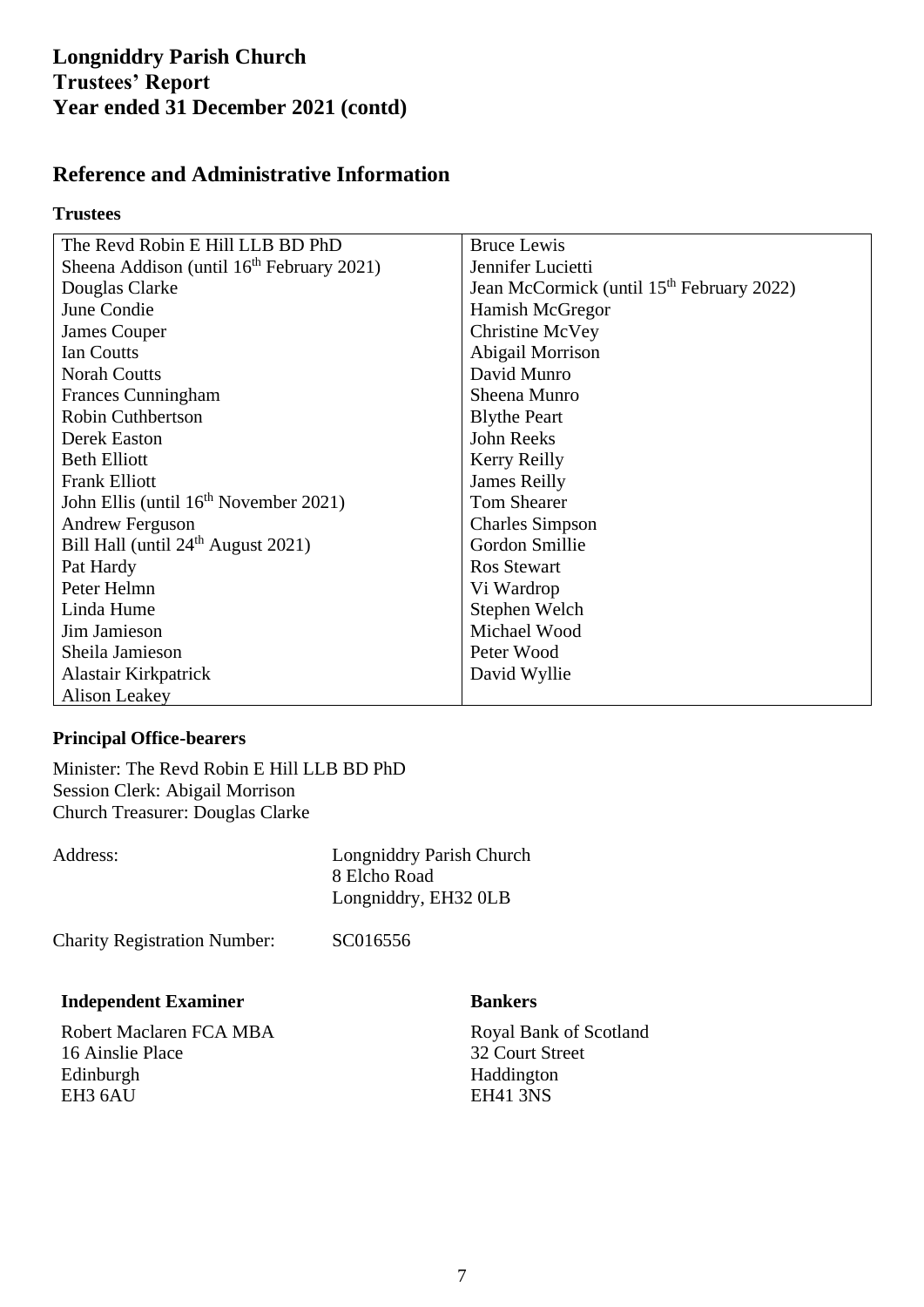## **Trustees' Responsibilities in Relation to the Financial Statements**

The charity trustees are responsible for preparing a trustees' annual report and financial statements in accordance with applicable law and United Kingdom Accounting Standards (United Kingdom Generally Accepted Accounting Practice).

The law applicable to charities in Scotland requires the charity trustees to prepare financial statements for each year which show a true and fair view of the state of affairs of the charity and of the incoming resources and application of resources, of the charity for that period. In preparing the financial statements, the trustees are required to:

- select suitable accounting policies and then apply them consistently;
- observe the method and principles in the applicable Charities SORP;
- make judgements and estimates that are reasonable and prudent:
- state whether applicable accounting standards and statements of recommended practice have been followed, subject to any departures disclosed and explained in the financial statements;
- prepare the financial statements on the going concern basis unless it is inappropriate to presume that the charity will continue in operational existence.

The trustees are responsible for keeping proper accounting records which disclose with reasonable accuracy at any time the financial position of the charity and to enable them to ensure that the financial statements comply with the Charities and Trustee Investment (Scotland) Act 2005 and the Charities Accounts (Scotland) Regulations 2006 (as amended). They are also responsible for safeguarding the assets of the charity and hence for taking reasonable steps for the prevention and detection of fraud and other irregularities.

The trustees are responsible for the maintenance and integrity of the charity and financial information on the congregation's website. Legislation in the United Kingdom governing the preparation and dissemination of financial statements may differ from legislation in other jurisdictions.

Approved by the Trustees and signed on their behalf,

**Abigail Morrison Session Clerk**

**15th February 2022**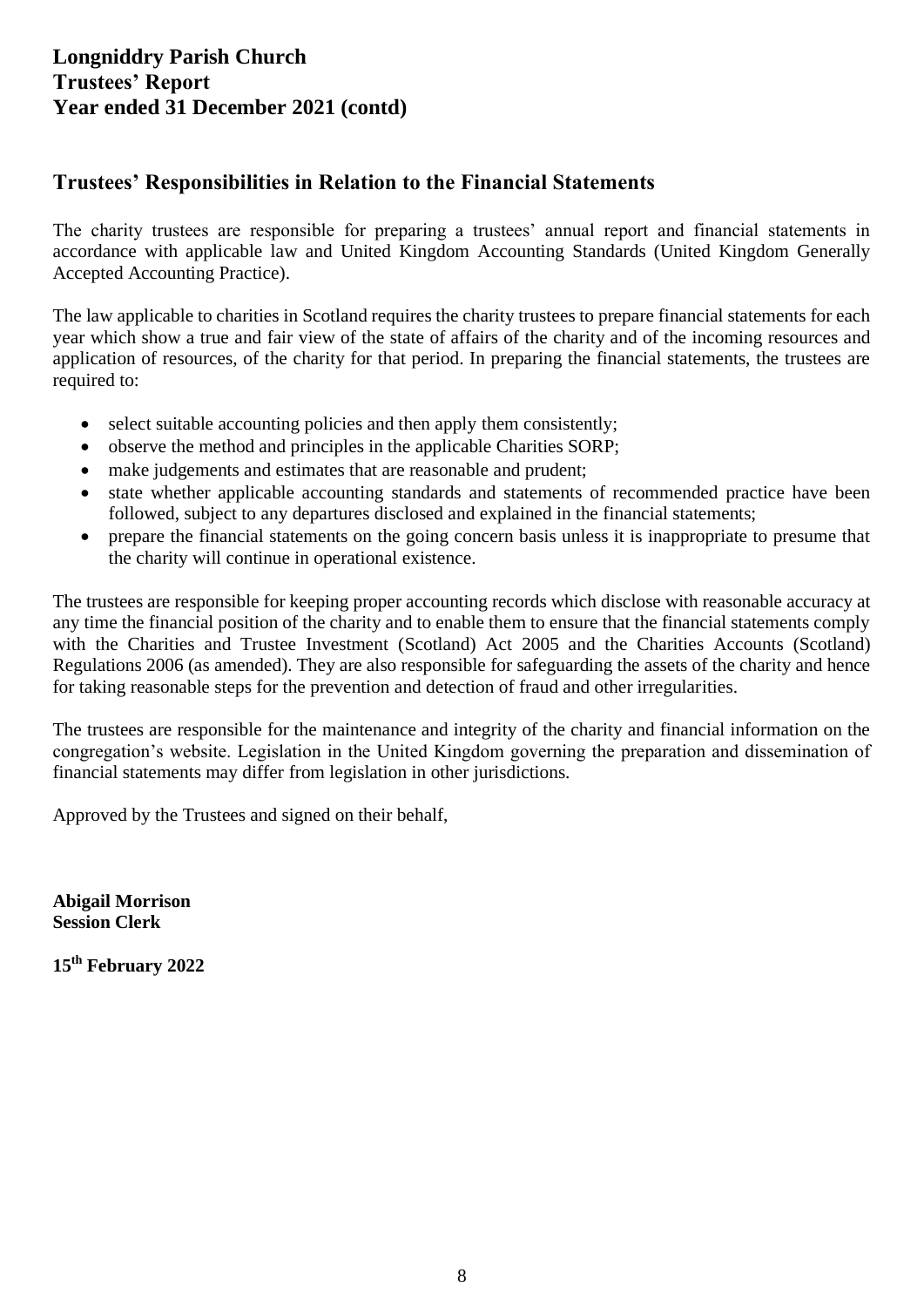# **Longniddry Parish Church Independent Examiner's Report to the Trustees of Longniddry Parish Church Year ended 31 December 2021**

I report on the accounts of the charity for the year ended 31 December 2021 which are set out on pages 10 to 18.

### **Respective responsibilities of trustees and examiner**

The charity's trustees are responsible for the preparation of the accounts in accordance with the terms of the Charities and Trustee Investment (Scotland) Act 2005 and the Charities Accounts (Scotland) Regulations 2006 (as amended).

The charity trustees consider that the audit requirement of Regulation  $10(1)$  (a) to (c) of the Accounts Regulations does not apply. It is my responsibility to examine the accounts as required under section 44(1) (c) of the Act and to state whether particular matters have come to my attention.

### **Basis of independent examiner's statement**

My examination is carried out in accordance with Regulation 11 of the Charities Accounts (Scotland) Regulations 2006 (as amended). An examination includes a review of the accounting records kept by the charity and a comparison of the accounts presented with those records. It also includes consideration of any unusual items or disclosures in the accounts, and seeks explanations from the trustees concerning any such matters. The procedures undertaken do not provide all the evidence that would be required in an audit, and consequently I do not express an audit opinion on the view given by the accounts.

### **Independent examiner's statement**

In the course of my examination, no matter has come to my attention

- 1. which gives me reasonable cause to believe that in any material respect the requirements:
	- to keep accounting records in accordance with Section 44(1) (a) of the 2005 Act and Regulation 4 of the 2006 Accounts Regulations (as amended), and
	- to prepare accounts which accord with the accounting records and comply with Regulation 8 of the 2006 Accounts Regulations (as amended) have not been met, or
- 2. to which, in my opinion, attention should be drawn in order to enable a proper understanding of the accounts to be reached.

Robert Maclaren FCA MBA 16 Ainslie Place Edinburgh EH3 6AU

1 st March 2022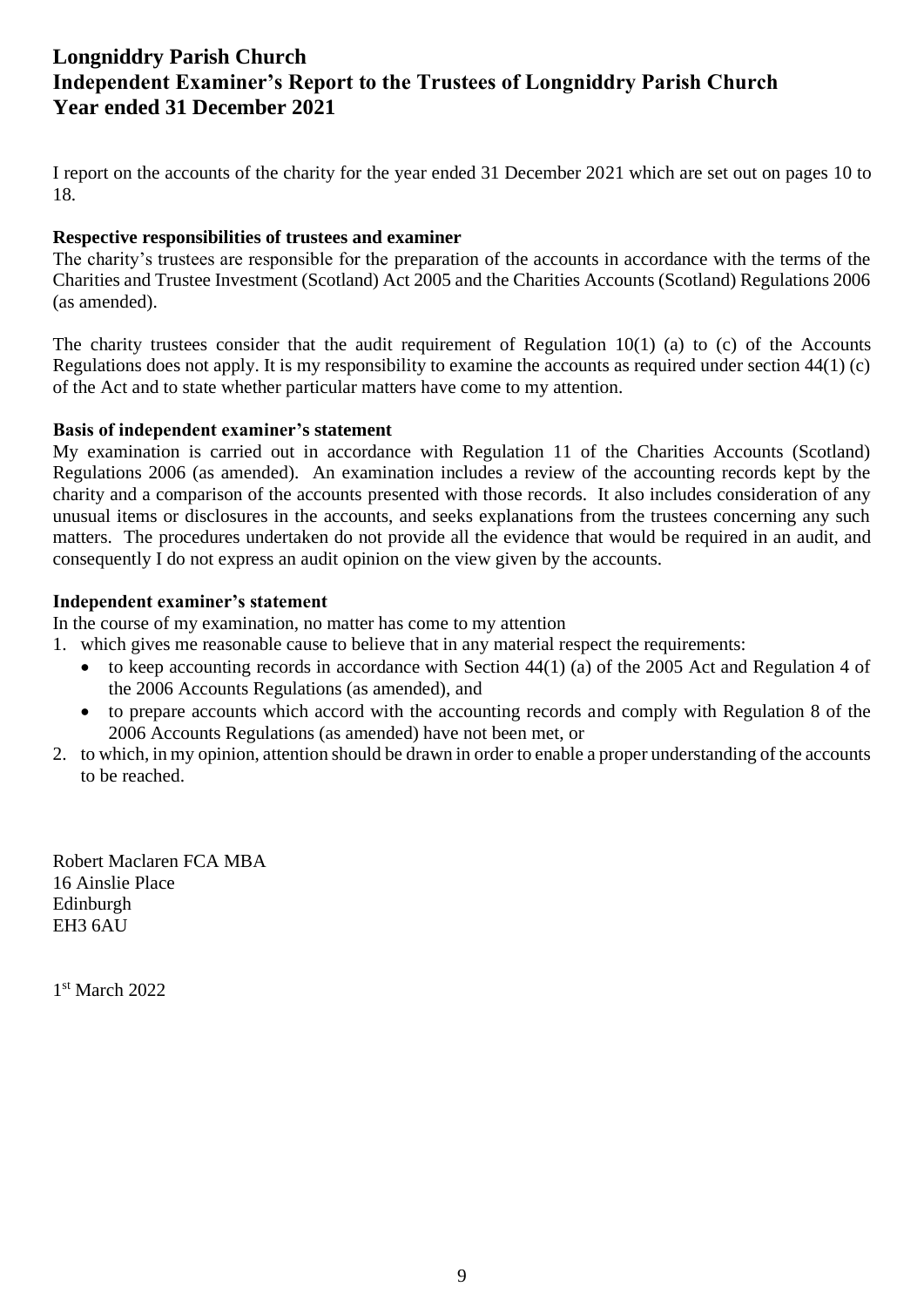# **Longniddry Parish Church**

# **Statement of Financial Activities**

| Year ended 31 December 2021                                        | <b>Note</b>              | Unrestricted<br><b>Funds</b><br>2021<br>£ | <b>Restricted</b><br><b>Funds</b><br>2021<br>£ | <b>Total</b><br>2021<br>£ | Unrestricted<br><b>Funds</b><br>2020<br>£ | <b>Restricted</b><br><b>Funds</b><br>2020<br>£ | <b>Total</b><br>2020<br>£ |
|--------------------------------------------------------------------|--------------------------|-------------------------------------------|------------------------------------------------|---------------------------|-------------------------------------------|------------------------------------------------|---------------------------|
| Income and endowments from:                                        |                          |                                           |                                                |                           |                                           |                                                |                           |
| Donations and legacies                                             | $\mathbf{1}$             | 72,215                                    | 3,393                                          | 75,608                    | 69,030                                    | 3,451                                          | 72,481                    |
| Charitable activities                                              | $\overline{c}$           | 1,615                                     |                                                | 1,615                     | 1,889                                     | 2,000                                          | 3,889                     |
| Other trading activities                                           | 3                        | 1,545                                     |                                                | 1,545                     | 2,521                                     |                                                | 2,521                     |
| Investments                                                        | $\overline{\mathcal{L}}$ | 2,611                                     |                                                | 2,611                     | 3,118                                     |                                                | 3,118                     |
| <b>Total income</b>                                                |                          | 77,986                                    | 3,393                                          | 81,379                    | 76,558                                    | 5,451                                          | 82,009                    |
| <b>Expenditure on:</b>                                             | 5                        |                                           |                                                |                           |                                           |                                                |                           |
| Raising funds                                                      |                          |                                           |                                                |                           | 72                                        |                                                | 72                        |
| Charitable activities                                              |                          | 75,233                                    | 3,200                                          | 78,433                    | 77,787                                    | 5,508                                          | 83,295                    |
| <b>Total expenditure</b>                                           |                          | 75,233                                    | 3,200                                          | 78,433                    | 77,859                                    | 5,508                                          | 83,367                    |
| Net income/(expenditure) before<br>gains and losses on investments |                          | 2,753                                     | 193                                            | 2,946                     | (1,301)                                   | (57)                                           | (1,358)                   |
| Net gains/ (losses) on investments                                 |                          | 4,970                                     |                                                | 4,970                     | (1,026)                                   |                                                | (1,026)                   |
| Net income/(expenditure)                                           |                          | 7,723                                     | 193                                            | 7,916                     | (2,327)                                   | (57)                                           | (2, 384)                  |
| <b>Transfers between Funds</b>                                     |                          |                                           |                                                |                           |                                           |                                                |                           |
| Net movement in funds                                              |                          | 7,723                                     | 193                                            | 7,916                     | (2, 327)                                  | (57)                                           | (2, 384)                  |
| <b>Reconciliation of funds:</b>                                    |                          |                                           |                                                |                           |                                           |                                                |                           |
| Total funds brought forward                                        |                          | 122,052                                   | 7,699                                          | 129,751                   | 124,379                                   | 7,756                                          | 132,135                   |
| Total funds carried forward                                        |                          | 129,775                                   | 7,892                                          | 137,667                   | 122,052                                   | 7,699                                          | 129,751                   |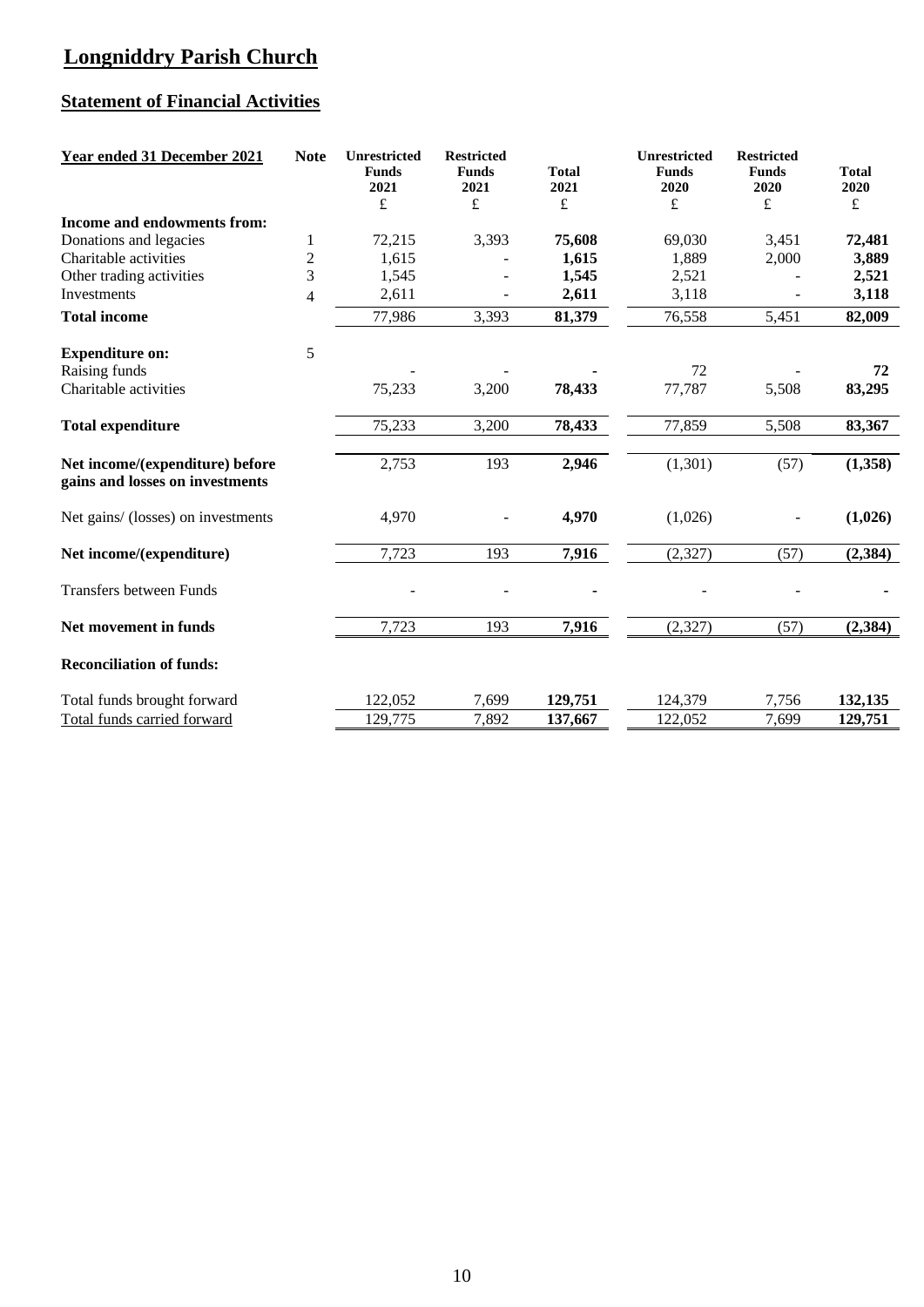### **Longniddry Parish Church**

### **Balance Sheet**

### **At 31 December 2021**

|                             |             | 2021      |           |           | 2020      |  |
|-----------------------------|-------------|-----------|-----------|-----------|-----------|--|
|                             | <b>Note</b> | $\pounds$ | $\pounds$ | $\pounds$ | $\pounds$ |  |
| <b>Fixed Assets</b>         |             |           |           |           |           |  |
| Tangible fixed assets       | $\,$ 8 $\,$ |           |           |           |           |  |
| Investments                 | 9           |           | 100,919   |           | 95,949    |  |
| <b>Current Assets</b>       |             |           |           |           |           |  |
| Debtors                     | 10          | 5,225     |           | 5,818     |           |  |
| Bank and cash               |             | 36,385    |           | 32,205    |           |  |
|                             |             | 41,610    |           | 38,023    |           |  |
| <b>Creditors</b>            |             |           |           |           |           |  |
| Falling due within one year | 11          | (4, 862)  |           | (4,221)   |           |  |
| <b>Net Current Assets</b>   |             |           | 36,748    |           | 33,802    |  |
| <b>Net Assets</b>           |             |           | 137,667   |           | 129,751   |  |
| <b>Unrestricted Funds</b>   | 14          |           |           |           |           |  |
| General funds               |             | 69,761    |           | 67,186    |           |  |
| Designated funds            |             | 60,014    |           | 54,866    |           |  |
|                             |             |           | 129,775   |           | 122,052   |  |
| <b>Restricted Funds</b>     | 14          |           | 7,892     |           | 7,699     |  |
| <b>Total Charity Funds</b>  |             |           | 137,667   |           | 129,751   |  |

The accounts were approved by the trustees on 15<sup>th</sup> February 2022 and signed on their behalf by:

Session Clerk

Treasurer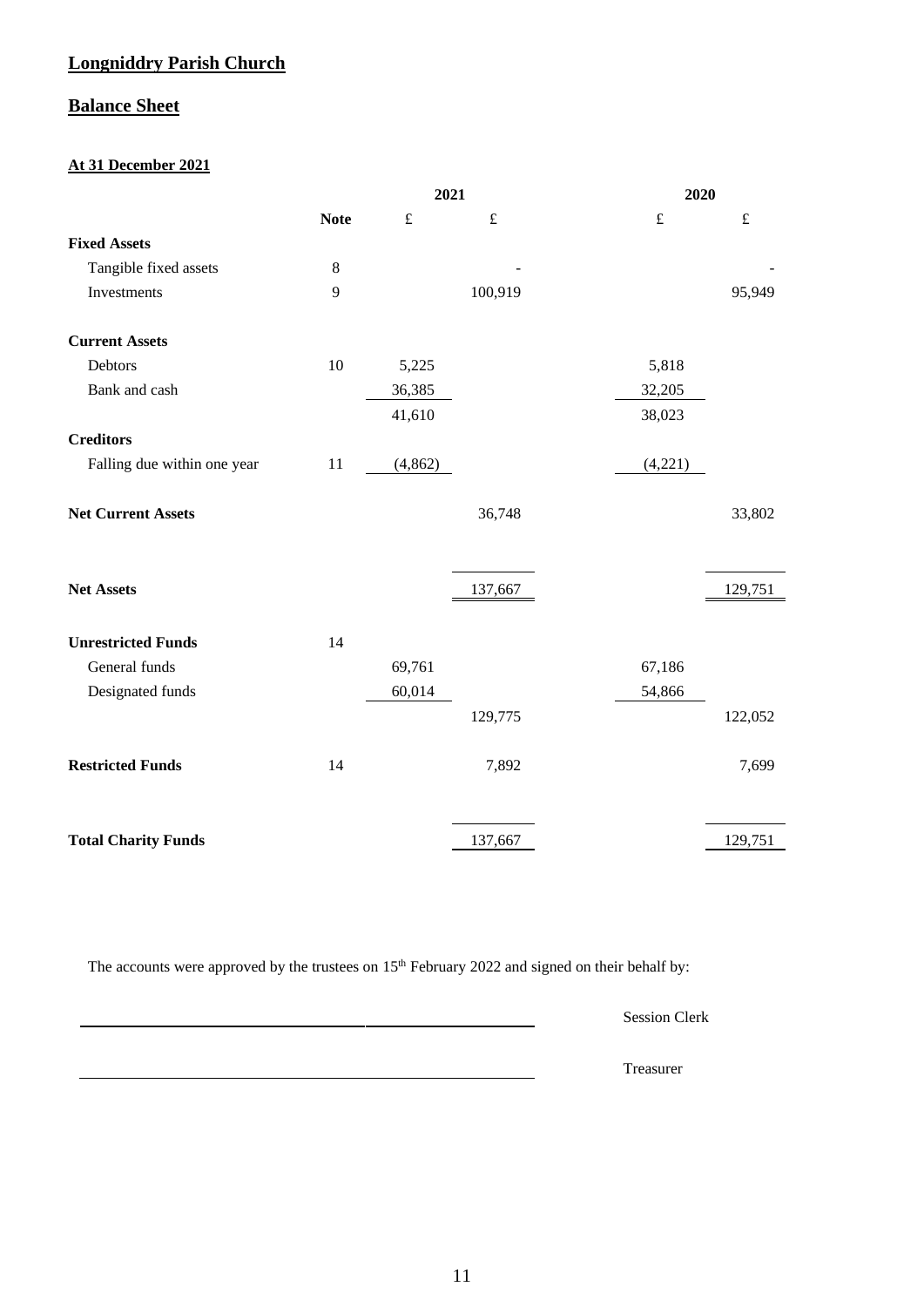### **Longniddry Parish Church**

#### **Accounting Policies**

The principal accounting policies, which have been applied consistently in the current and preceding year in dealing with items which are considered material to the accounts, are set out below.

#### **Basis of preparation**

The financial statements have been prepared in accordance with Accounting and Reporting by Charities: Statement of Recommended Practice applicable to charities preparing their accounts in accordance with the Financial Reporting Standards applicable in the UK and Republic of Ireland (FRS102) issued on 16 July 2014 and the Financial Reporting Standard applicable in the UK and Republic of Ireland (FRS102), the Charities and Trustee Investment (Scotland) Act 2005 and the Charities accounts (Scotland) Regulations 2006 (as amended)

#### **Fund accounting**

Funds are classified as either restricted funds or unrestricted funds, defined as follows.

Restricted funds are funds subject to specific requirements as to their use which may be declared by the donor or with their authority or created through legal processes, but still within the wider objects of the charity.

Endowment funds are funds which have been given on the condition that the original capital sum is not reduced, but the income there from is used for the purpose defined in accordance with the objects of the charity.

Unrestricted funds are expendable at the discretion of the trustees in furtherance of the objects of the charity. If parts of the unrestricted funds are earmarked at the discretion of the trustees for a particular purpose, they are designated as a separate fund. This designation has an administrative purpose only and does not legally restrict the trustees' discretion to apply the fund.

#### **Incoming resources**

Income is recognised when the charity has entitlement to the funds, any performance conditions attached to the item(s) of income have been met, it is probable that the income will be received and the amount can be measured reliably.

#### **Donated services and facilities**

Donated professional services and donated facilities are recognised as income when the charity has control over the item, any conditions associated with the donated item have been met, the receipt of economic benefit from the use by the charity of the item is probable and that economic benefit can be measured reliably. In accordance with the Charities SORP (FRS102) the general volunteer time of congregation members is not recognised.

On receipt, donated professional services and donated facilities are recognised on the basis of the value of the gift to the charity which is the amount the charity would have been willing to pay to obtain services or facilities of equivalent economic benefit on the open market; a corresponding amount is then recognised as expenditure in the period of receipt.

#### **Interest receivable**

Interest on funds held on deposit is included when receivable and the amount can be measured reliably by the charity; this is normally upon notification of the interest paid or payable by the Bank.

#### **Fixed Assets**

The charity has the right to occupy and use for its charitable objects certain tangible fixed assets, including the Church, halls and manse, vested in the Church of Scotland General Trustees. No consideration is payable for the use of these assets. Expenditure incurred on the repair and maintenance of these assets is charged as resources expended in the Statement of Financial Activities in the period in which the liability arises.

All tangible fixed assets costing in excess of £5,000 having a value to the charity greater than one year, other than those acquired for specific purposes, are capitalised. Depreciation is provided on a straight-line basis to write off the cost or initial value, less residual value, of tangible fixed assets over their estimated useful lives:

Fixtures, fittings and office equipment Three years

#### **Investments**

Fixed asset investments are stated at market value at the balance sheet date. Unrealised gains and losses represent the difference between the market value at the beginning and end of the financial year or, if purchased in the year, the difference between cost and market value at the end of the year. Realised gains and losses represent the difference between the proceeds on disposal and the market value at the start of the year or cost if purchased in the year.

#### **Taxation**

Longniddry Parish Church is recognised as a charity for the purposes of applicable taxation legislation and is therefore not subject to taxation on its charitable activities. The charity is not registered for VAT and resources expended therefore include irrecoverable input VAT.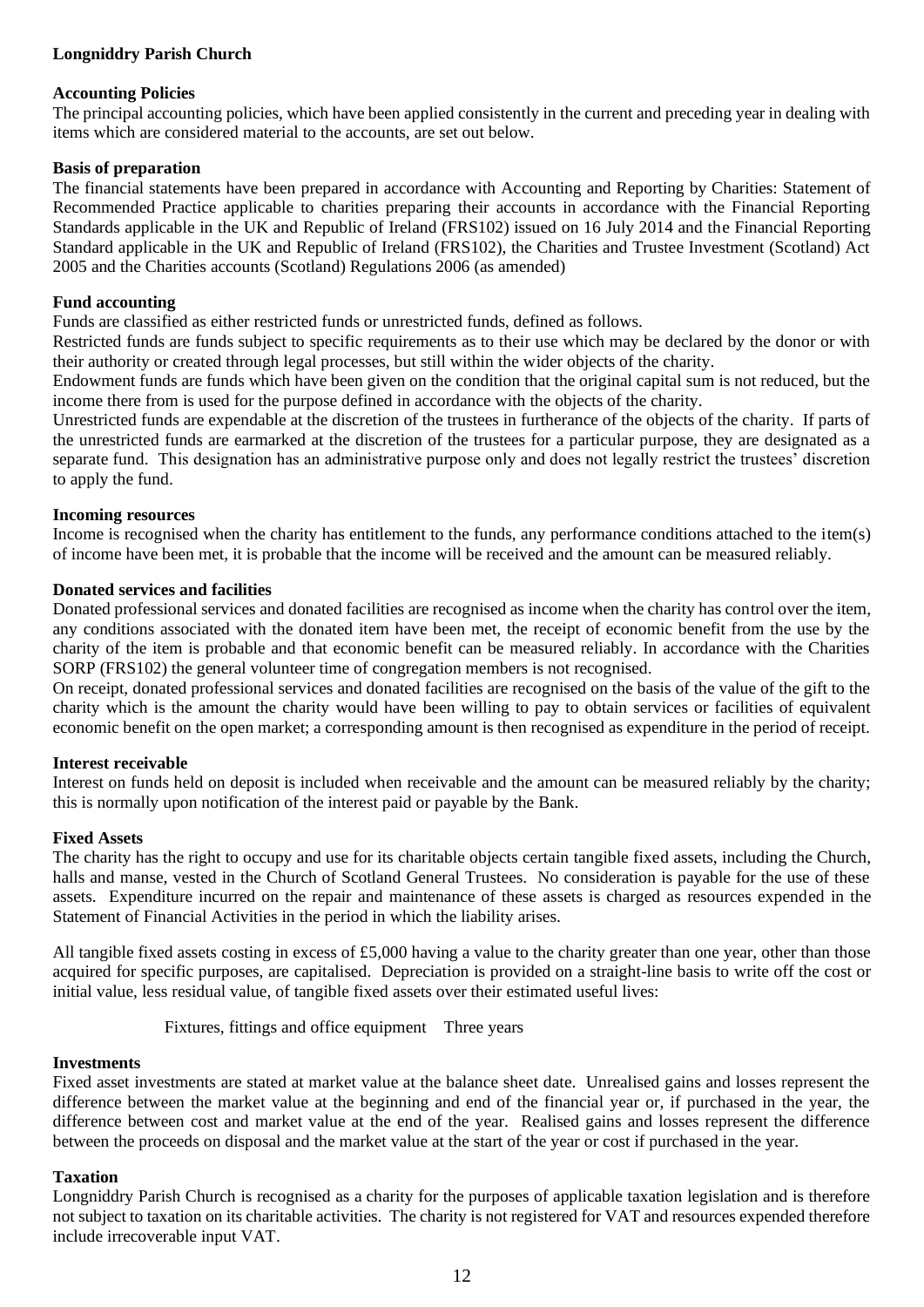# **for the year ended 31 December 2021**

|                         | Year ended 31 December 2021      | <b>Note</b> | Unrestricted<br><b>Funds</b><br>2021<br>$\pounds$ | <b>Restricted</b><br><b>Funds</b><br>2021<br>£ | <b>Total</b><br>2021<br>£ | Unrestricted<br><b>Funds</b><br>2020<br>$\pounds$ | <b>Restricted</b><br><b>Funds</b><br>2020<br>£ | <b>Total</b><br>2020<br>$\pounds$ |
|-------------------------|----------------------------------|-------------|---------------------------------------------------|------------------------------------------------|---------------------------|---------------------------------------------------|------------------------------------------------|-----------------------------------|
| 1                       | <b>Donations and Legacies</b>    |             |                                                   |                                                |                           |                                                   |                                                |                                   |
|                         | <b>Gift Aided Donations</b>      |             | 55,283                                            | 2,673                                          | 57,956                    | 50,912                                            | 2,703                                          | 53,615                            |
|                         | Tax Recovered: Gift Aid          |             | 13,821                                            | 668                                            | 14,489                    | 12,728                                            | 676                                            | 13,404                            |
|                         | Tax Recovered: Other             |             |                                                   |                                                |                           | 556                                               |                                                | 556                               |
|                         | Offerings Given Gross of Tax     |             | 1,020                                             |                                                | 1,020                     | 1,020                                             |                                                | 1,020                             |
|                         | WFO (no Gift Aid)                |             | 514                                               |                                                | 514                       | 450                                               |                                                | 450                               |
|                         | <b>Ordinary Offerings</b>        |             | 352                                               |                                                | 352                       | 1,316                                             | $\qquad \qquad \blacksquare$                   | 1,316                             |
|                         | Special Envelope Scheme          |             |                                                   |                                                |                           | 92                                                | $\overline{a}$                                 | 92                                |
|                         | Other Offerings and Donations    |             | 1,225                                             | 52                                             | 1,277                     | 1,956                                             | 72                                             | 2,028                             |
|                         |                                  |             | 72,215                                            | 3,393                                          | 75,608                    | 69,030                                            | 3,451                                          | 72,481                            |
| $\overline{2}$          | <b>Charitable Activities</b>     |             |                                                   |                                                |                           |                                                   |                                                |                                   |
|                         | Weddings & Funerals              |             | 1,450                                             |                                                | 1,450                     | 280                                               |                                                | 280                               |
|                         | <b>Hospital Transport</b>        |             |                                                   |                                                |                           | 176                                               |                                                | 176                               |
|                         | Life & Work Surplus              |             |                                                   |                                                |                           | 33                                                |                                                | 33                                |
|                         | <b>Administrative Funding</b>    |             |                                                   |                                                |                           | 1,400                                             |                                                | 1,400                             |
|                         | Grant received                   |             |                                                   |                                                |                           |                                                   | 2,000                                          | 2,000                             |
|                         | <b>Concerts and Other Events</b> |             | 165                                               |                                                | 165                       |                                                   |                                                |                                   |
|                         |                                  |             | 1,615                                             | $\Box$                                         | 1,615                     | 1,889                                             | 2,000                                          | 3,889                             |
| $3^{\circ}$             | <b>Other Trading Activities</b>  |             |                                                   |                                                |                           |                                                   |                                                |                                   |
|                         | <b>Hall Rentals</b>              |             | 1,545                                             | $\frac{1}{2}$                                  | 1,545                     | 2,521                                             | $\qquad \qquad \blacksquare$                   | 2,521                             |
|                         |                                  |             | 1,545                                             | $\sim$                                         | 1,545                     | 2,521                                             | $\mathcal{L}^{\mathcal{A}}$                    | 2,521                             |
| $\overline{\mathbf{4}}$ | <b>Investment Income</b>         |             |                                                   |                                                |                           |                                                   |                                                |                                   |
|                         | <b>Interest Received</b>         |             | 20                                                |                                                | 20                        | 129                                               |                                                | 129                               |
|                         | Dividends received               |             | 2,591                                             | L.                                             | 2,591                     | 2,989                                             | $\overline{a}$                                 | 2,989                             |
|                         |                                  |             | 2,611                                             | $\overline{\phantom{a}}$                       | 2,611                     | 3,118                                             | $\overline{\phantom{a}}$                       | 3,118                             |
|                         |                                  |             |                                                   |                                                |                           |                                                   |                                                |                                   |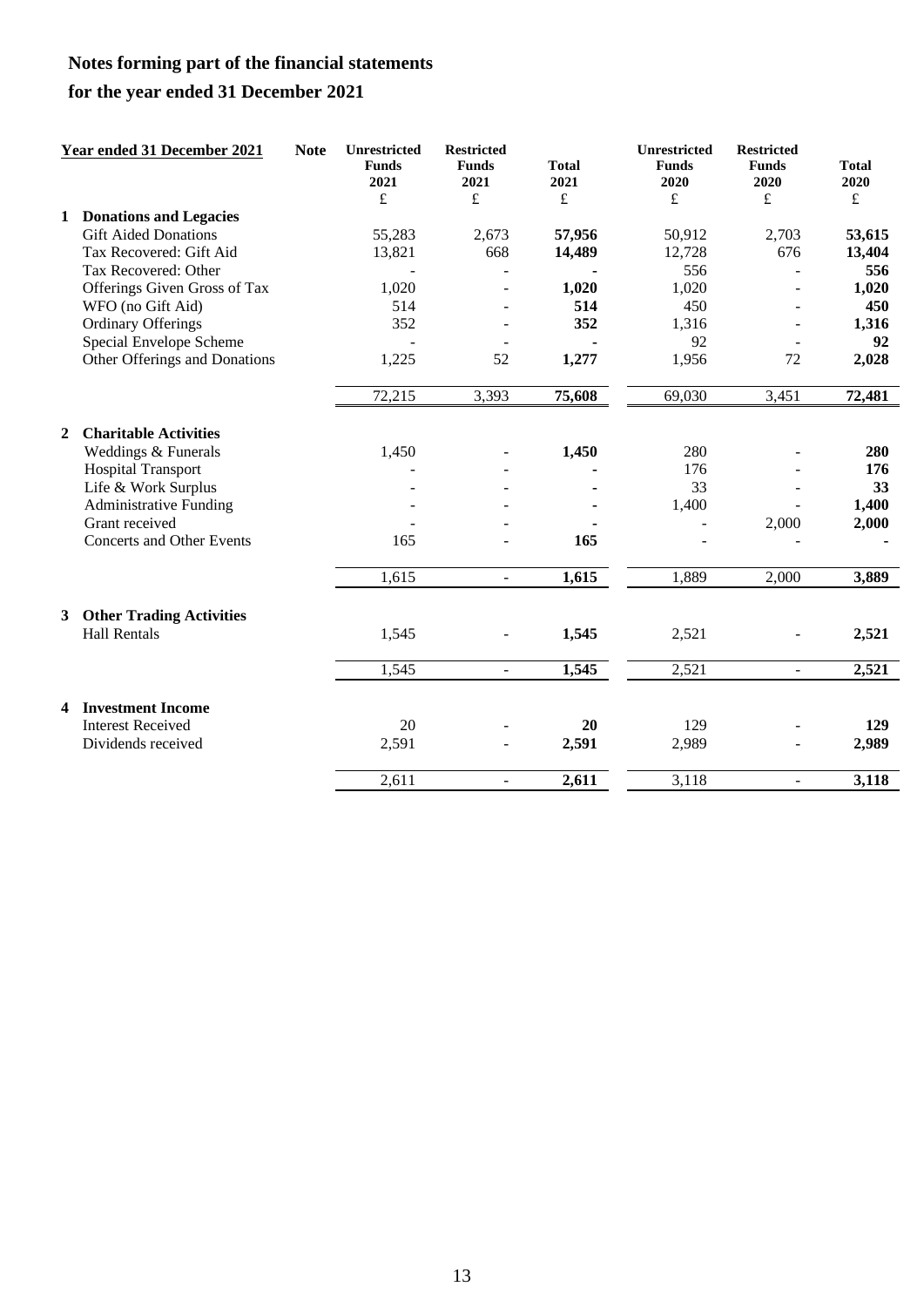### **for the year ended 31 December 2021**

|   | <b>Year ended 31 December 2021</b> | <b>Note</b> | Unrestricted<br><b>Funds</b><br>2021<br>£ | <b>Restricted</b><br><b>Funds</b><br>2021<br>£ | <b>Total</b><br>2021<br>$\pounds$ | Unrestricted<br><b>Funds</b><br>2020<br>$\pounds$ | <b>Restricted</b><br><b>Funds</b><br>2020<br>$\pounds$ | <b>Total</b><br>2020<br>$\mathbf f$ |
|---|------------------------------------|-------------|-------------------------------------------|------------------------------------------------|-----------------------------------|---------------------------------------------------|--------------------------------------------------------|-------------------------------------|
| 5 | <b>Analysis of Expenditure</b>     |             |                                           |                                                |                                   |                                                   |                                                        |                                     |
|   | <b>Raising Funds</b>               |             |                                           |                                                |                                   |                                                   |                                                        |                                     |
|   | <b>Offering Envelopes</b>          |             |                                           |                                                |                                   | 72                                                |                                                        | 72                                  |
|   |                                    |             |                                           | $\overline{a}$                                 |                                   | $\overline{72}$                                   | ÷,                                                     | $\overline{72}$                     |
|   | <b>Charitable Activities</b>       |             |                                           |                                                |                                   |                                                   |                                                        |                                     |
|   | Ministries & Mission               |             | 39,207                                    |                                                | 39,207                            | 47,167                                            |                                                        | 47,167                              |
|   | Presbytery Dues                    |             | 530                                       |                                                | 530                               | 603                                               |                                                        | 603                                 |
|   | <b>Other Donations</b>             |             | 50                                        | 3,200                                          | 3,250                             | 1,076                                             | 5,403                                                  | 6,479                               |
|   | Minister's Travel                  |             | 960                                       |                                                | 960                               | 576                                               |                                                        | 576                                 |
|   | Minister's Expenses                |             | 1,473                                     |                                                | 1,473                             | 1,590                                             | ÷                                                      | 1,590                               |
|   | <b>Pulpit Supply</b>               |             |                                           |                                                |                                   | 48                                                | L.                                                     | 48                                  |
|   | Family Worker                      |             |                                           |                                                |                                   | (727)                                             |                                                        | (727)                               |
|   | <b>Administrative Assistance</b>   |             | 1,932                                     | $\blacksquare$                                 | 1,932                             | 1,800                                             | $\overline{a}$                                         | 1,800                               |
|   | Church Cleaning                    |             | 1,980                                     | $\overline{\phantom{a}}$                       | 1,980                             | 3,025                                             | ÷                                                      | 3,025                               |
|   | <b>Church Maintenance</b>          |             | 7,014                                     |                                                | 7,014                             | 2,788                                             | -                                                      | 2,788                               |
|   | <b>Church Grounds Maintenance</b>  |             | 1,826                                     | ÷.                                             | 1,826                             | 1,137                                             | ÷                                                      | 1,137                               |
|   | Manse Maintenance                  |             | 237                                       |                                                | 237                               | 1,190                                             | ÷                                                      | 1,190                               |
|   | <b>Manse Gardening Costs</b>       |             | 1,260                                     |                                                | 1,260                             | 1,582                                             |                                                        | 1,582                               |
|   | <b>Cleaning Materials</b>          |             | 149                                       | $\overline{\phantom{a}}$                       | 149                               | 262                                               | $\overline{a}$                                         | 262                                 |
|   | Heating & Lighting<br>Insurance    |             | 3,272<br>1,898                            |                                                | 3,272<br>1,898                    | 2,710<br>1,899                                    |                                                        | 2,710<br>1,899                      |
|   | Manse Council Tax                  |             | 2,651                                     | $\overline{a}$                                 | 2,651                             | 2,628                                             | ÷,                                                     | 2,628                               |
|   | <b>Organist Fees</b>               |             | 2,725                                     |                                                | 2,725                             | 2,280                                             |                                                        | 2,280                               |
|   | Church Magazine                    |             |                                           |                                                |                                   | 597                                               |                                                        | 597                                 |
|   | Printing & Stationery              |             | 636                                       |                                                | 636                               | 305                                               |                                                        | 305                                 |
|   | Furniture & Equipment              |             | 4,214                                     | $\overline{\phantom{a}}$                       | 4,214                             | 2,141                                             | $\overline{\phantom{a}}$                               | 2,141                               |
|   | Singing Group                      |             |                                           | $\overline{\phantom{a}}$                       |                                   | $\blacksquare$                                    | 105                                                    | 105                                 |
|   | <b>Outreach Costs</b>              |             | 751                                       | $\overline{\phantom{a}}$                       | 751                               | 780                                               | $\overline{a}$                                         | 780                                 |
|   | <b>Website Costs</b>               |             | 154                                       |                                                | 154                               | 104                                               | ÷                                                      | 104                                 |
|   | <b>Broadband Costs</b>             |             | 431                                       |                                                | 431                               | 149                                               | ÷,                                                     | 149                                 |
|   | Fees – online services             |             | 135                                       | $\overline{\phantom{a}}$                       | 135                               | 400                                               | -                                                      | 400                                 |
|   | <b>Hospital Transport Costs</b>    |             |                                           |                                                |                                   | 216                                               |                                                        | 216                                 |
|   | Film Club Costs                    |             |                                           |                                                |                                   | 30                                                |                                                        | 30                                  |
|   | <b>Event Costs</b>                 |             | 311                                       |                                                | 311                               | 351                                               |                                                        | 351                                 |
|   | Copyright Licences                 |             | 851                                       | $\overline{\phantom{a}}$                       | 851                               | 655                                               |                                                        | 655                                 |
|   | <b>Adult Education</b>             |             | 30                                        |                                                | 30                                |                                                   |                                                        |                                     |
|   | Independent Examiner's Fee         |             | 120                                       |                                                | 120                               | 120                                               |                                                        | 120                                 |
|   | Other Expenses                     |             | 436                                       |                                                | 436                               | 305                                               |                                                        | 305                                 |
|   |                                    |             | 75,233                                    | 3,200                                          | 78,433                            | 77,787                                            | 5,508                                                  | 83,295                              |
|   |                                    |             |                                           |                                                |                                   |                                                   |                                                        |                                     |
|   | <b>TOTAL</b>                       |             | 75,233                                    | 3,200                                          | 78,433                            | 77,859                                            | 5,508                                                  | 83,367                              |

Support costs have not been separately identified as the trustees consider there is only one charitable activity. Therefore support costs relate wholly to that activity and have not been separately identified.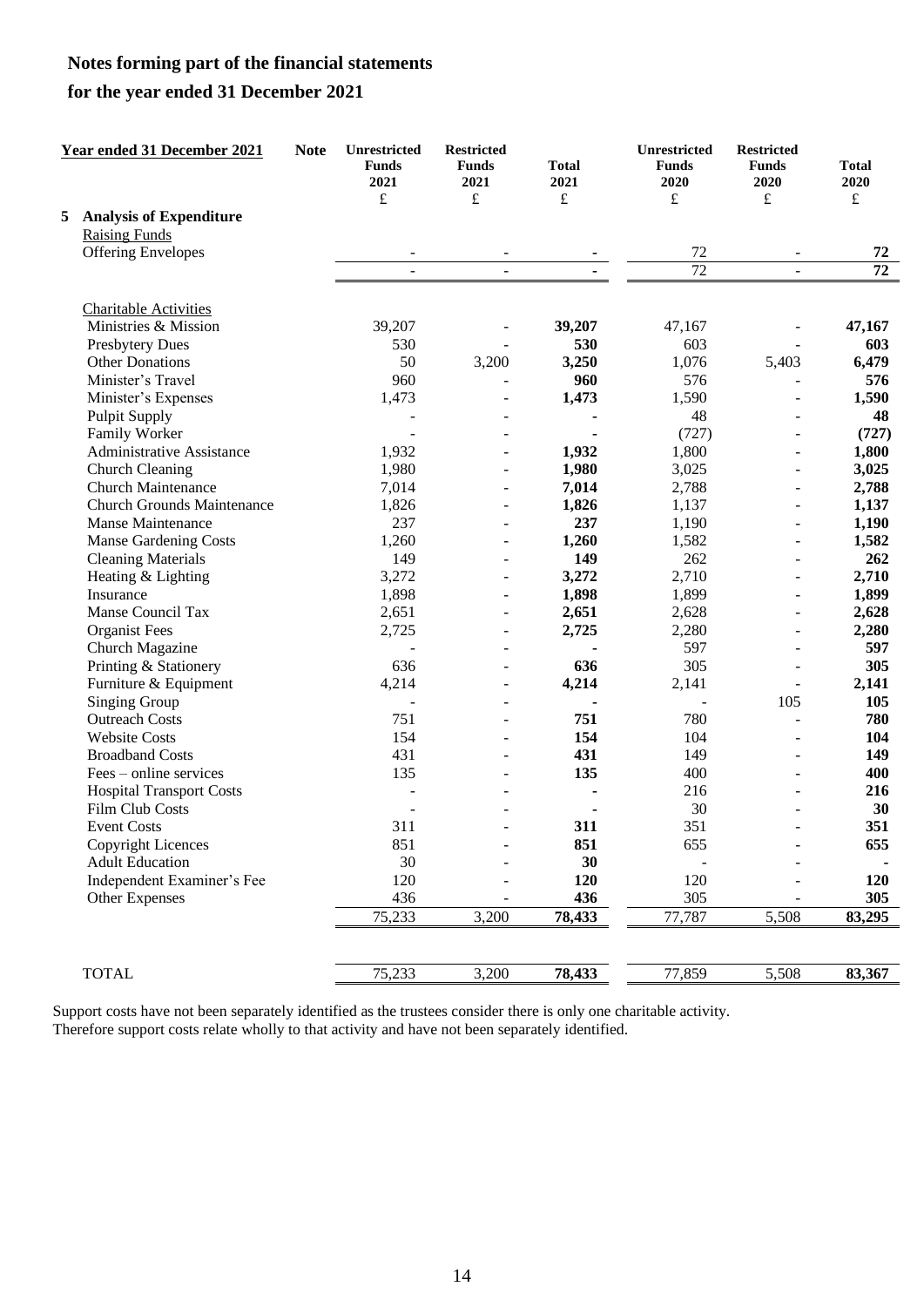### **for the year ended 31 December 2021**

#### **6 Staff costs and numbers**

Longniddry Church employs an Administrative Assistant for four hours per week. This equates to an average headcount of 0.1 (2020 – 0.1). The total salary paid during 2021 was £1,932 (2020 – £1,800).

All Church of Scotland congregations contribute to the National Stipend Fund which bears the costs of all ministers' stipends and employer's contributions for national insurance, pension and housing and loan fund. Ministers' stipends are paid in accordance with the national stipend scale, which is related to years of service. For the year under review the minimum stipend was £28,700 and the maximum stipend (in the fifth and subsequent years of service) £35,269.

#### **7 Trustee Remuneration and Related Party Transactions**

During the year one trustee received reimbursement of expenses incurred totalling £4,030.

Payments made during the year to persons related to trustees were as follows:

- £1,932 salary to the Administrative Assistant; and
- £100 for film editing work for online services.

These transactions were reported to, and approved by, the Kirk Session.

Other than the above transactions, no trustee or a person related to a trustee had any personal interest in any contract or transaction entered into by the charity during the year.

During the year a total of £27,655 was donated to the congregation by trustees.

#### **8 Tangible Fixed Assets**

|                                                                                | Equipment<br>£ |
|--------------------------------------------------------------------------------|----------------|
| Cost                                                                           |                |
| At 1 January 2020 & 2021<br>Additions                                          | 1,742          |
| At 31 December 2020 & 2021                                                     | 1,742          |
| <b>Accumulated Depreciation</b><br>At 1 January 2020 & 2021<br>Charge for year | 1,742          |
| At 31 December 2020 & 2021                                                     | 1,742          |
| <b>Net Book Value</b><br>At 31 December 2020 & 2021                            |                |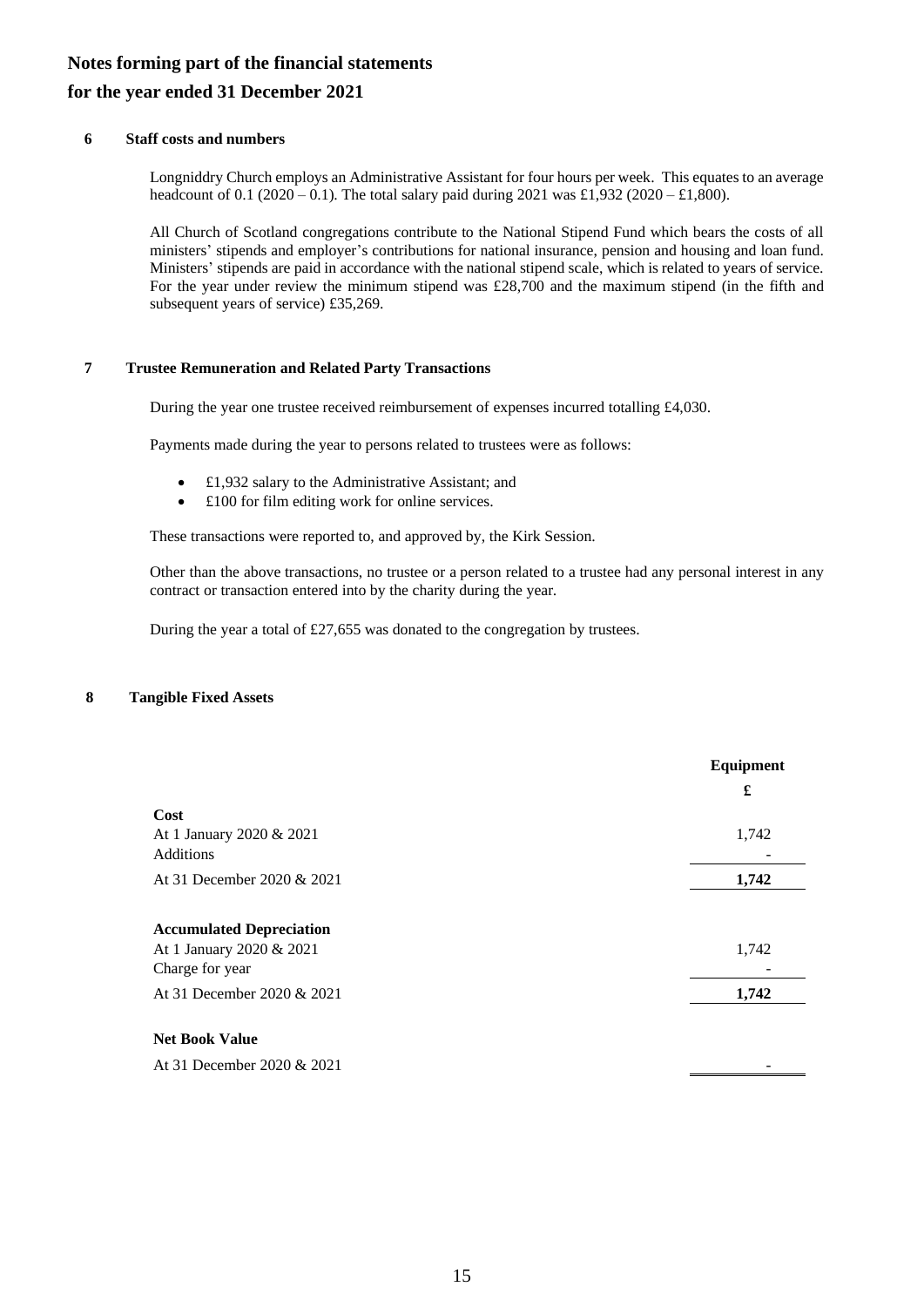### **for the year ended 31 December 2021**

#### **9 Investments**

**10 Debtors**

**11 Creditors**

|    |                                                                 |                   | 2021                 | 2020                 |
|----|-----------------------------------------------------------------|-------------------|----------------------|----------------------|
|    |                                                                 |                   | £                    | $\pmb{\mathfrak{L}}$ |
|    | Market value at 31 December 2020                                |                   | 95,949               | 96,975               |
|    | Purchase of investments                                         |                   |                      |                      |
|    | Unrealised gain/ (loss) on investments                          |                   | 4,970                | (1,026)              |
|    | Market value at 31 December 2021                                |                   | 100,919              | 95,949               |
|    | Investments at cost                                             |                   | 64,994               | 64,994               |
|    | The following investments are held:                             |                   |                      |                      |
|    | Church of Scotland Investors Trust - Growth Fund (at valuation) |                   | £52,796              | £46,939              |
|    | Church of Scotland Investors Trust - Income Fund (at valuation) |                   | £48,123              | £49,010              |
| 10 | <b>Debtors</b>                                                  |                   |                      |                      |
|    |                                                                 |                   | 2021                 | 2020                 |
|    |                                                                 |                   | $\pmb{\mathfrak{L}}$ | £                    |
|    | Gift Aid Tax Refund Due                                         |                   | 3,696                | 3,883                |
|    | Other                                                           |                   | 1,529                | 1,935                |
|    |                                                                 |                   | 5,225                | 5,818                |
| 11 | <b>Creditors</b>                                                |                   |                      |                      |
|    |                                                                 |                   | 2021                 | 2020                 |
|    | Amounts falling due within one year:                            |                   | $\pmb{\mathfrak{L}}$ | $\pmb{\mathfrak{L}}$ |
|    | Accruals and deferred income                                    |                   | 3,269                | 1,655                |
|    | Other creditors                                                 |                   | 1,593                | 2,566                |
|    |                                                                 |                   | 4,862                | 4,221                |
|    |                                                                 |                   |                      |                      |
| 12 | <b>Analysis of Net Assets Among Funds</b>                       |                   |                      |                      |
|    | General                                                         | <b>Designated</b> | <b>Restricted</b>    | <b>Total</b>         |

|                                | £              | £                 | £                 | £            |
|--------------------------------|----------------|-------------------|-------------------|--------------|
| Investments                    | 48,123         | 52,796            |                   | 100,919      |
| <b>Current Assets</b>          | 26,500         | 7,218             | 7,892             | 41,610       |
| <b>Current Liabilities</b>     | (4, 862)       |                   |                   | (4, 862)     |
| Net assets at 31 December 2021 | 69,761         | 60,014            | 7,892             | 137,667      |
|                                | <b>General</b> | <b>Designated</b> | <b>Restricted</b> | <b>Total</b> |
|                                | £              | £                 | £                 | £            |
| Investments                    | 49,010         | 46,939            |                   | 95,949       |
| <b>Current Assets</b>          | 22,397         | 7,927             | 7,699             | 38,023       |
| <b>Current Liabilities</b>     | (4,221)        |                   |                   | (4,221)      |
| Net assets at 31 December 2020 | 67,186         | 54.866            | 7.699             | 129,751      |

#### **13 Volunteers**

In common with all congregations of the Church of Scotland the congregation benefits from the contribution made by volunteers who give their time and talents willingly for the benefit of the Church. The areas of congregational life which rely on the contribution of volunteers are many and varied and much of the activity would be unable to continue were it not for the commitment shown.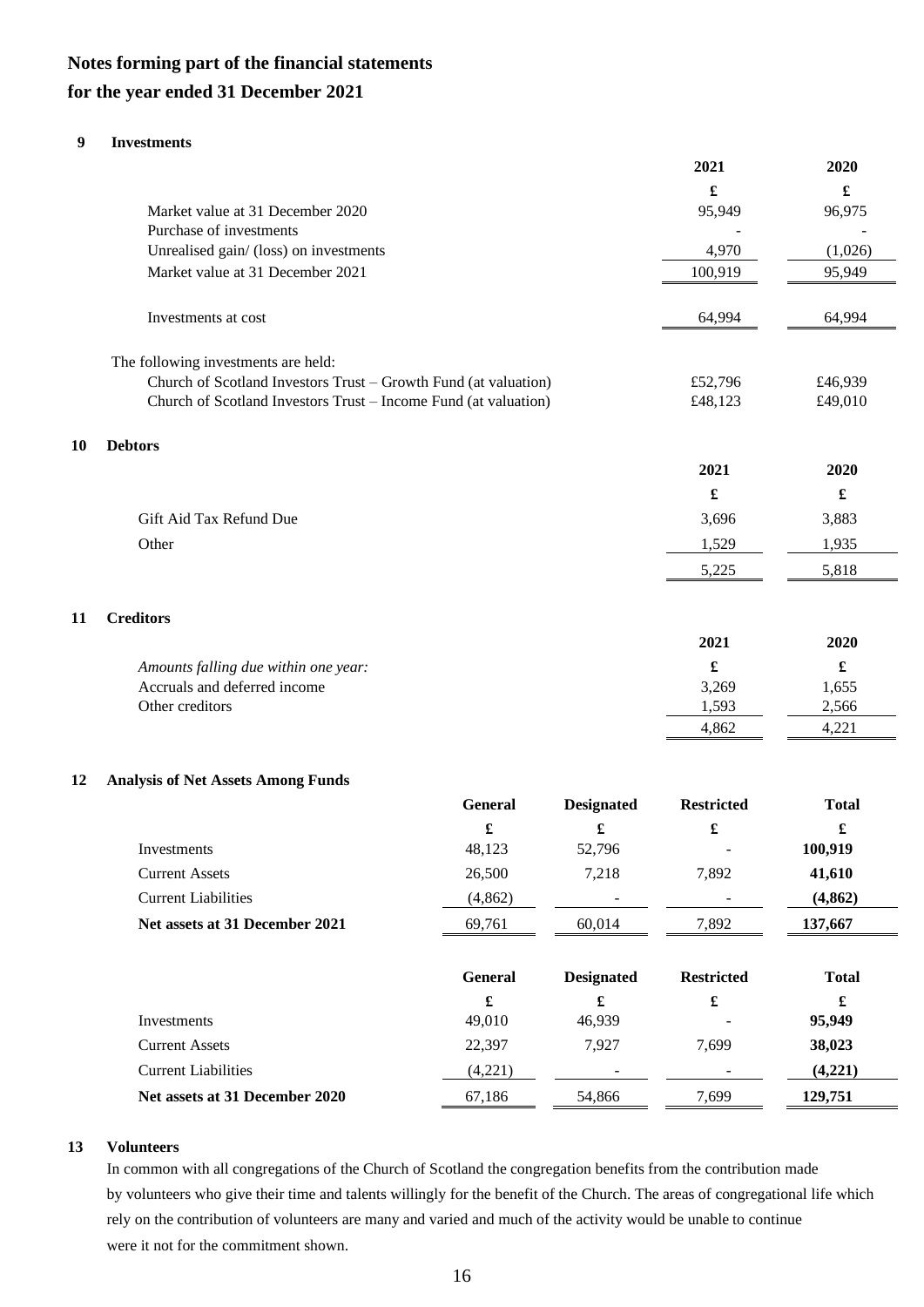#### **for the year ended 31 December 2021**

#### **14 Movements in Funds**

|                            | At 1<br><b>January</b> | <b>Incoming</b>          | Outgoing             | <b>Revaluation</b>   |                          | At 31<br><b>December</b> |
|----------------------------|------------------------|--------------------------|----------------------|----------------------|--------------------------|--------------------------|
|                            | 2021                   | <b>Resources</b>         | <b>Resources</b>     | Gain/(Loss)          | <b>Transfers</b>         | 2021                     |
|                            | $\pmb{\mathfrak{L}}$   | £                        | $\pmb{\mathfrak{L}}$ | $\pmb{\mathfrak{L}}$ | $\pmb{\mathfrak{L}}$     | $\pmb{\mathfrak{L}}$     |
| <b>Unrestricted funds</b>  |                        |                          |                      |                      |                          |                          |
| General Fund               | 67,186                 | 76,930                   | (73, 468)            | (887)                | $\overline{a}$           | 69,761                   |
| Designated Fabric Fund     | 54,866                 | 1,056                    | (1,765)              | 5,857                | $\overline{\phantom{a}}$ | 60,014                   |
|                            | 122,052                | 77,986                   | (75, 233)            | 4,970                | $\overline{\phantom{a}}$ | 129,775                  |
| <b>Restricted Funds</b>    |                        |                          |                      |                      |                          |                          |
| Home & Away Fund           | 7,452                  | 3,393                    | (3,200)              |                      |                          | 7,645                    |
| Go For It                  | 213                    |                          |                      |                      | $\overline{a}$           | 213                      |
| <b>Community Wellbeing</b> | 34                     | $\overline{\phantom{a}}$ |                      |                      |                          | 34                       |
|                            | 7,699                  | 3,393                    | (3,200)              |                      | $\frac{1}{2}$            | 7,892                    |
| <b>Total funds</b>         | 129,751                | 81,379                   | (78, 433)            | 4,970                | L.                       | 137,667                  |
|                            | At 1<br><b>January</b> | <b>Incoming</b>          | Outgoing             | <b>Revaluation</b>   |                          | At 31<br><b>December</b> |
|                            | 2020                   | <b>Resources</b>         | <b>Resources</b>     | Gain/(Loss)          | <b>Transfers</b>         | 2020                     |
|                            | $\pmb{\mathfrak{L}}$   | £                        | $\pmb{\mathfrak{L}}$ | $\pmb{\mathfrak{L}}$ | $\pmb{\mathfrak{L}}$     |                          |
| <b>Unrestricted funds</b>  |                        |                          |                      |                      |                          |                          |
| General Fund               | 68,533                 | 75,702                   | (77, 859)            | 810                  | $\overline{a}$           | 67,186                   |
| Designated Fabric Fund     | 55,846                 | 856                      |                      | (1, 836)             | $\equiv$                 | 54,866                   |
|                            | 124,379                | 76,558                   | (77, 859)            | (1,026)              |                          | 122,052                  |
| <b>Restricted Funds</b>    |                        |                          |                      |                      |                          |                          |
| Home & Away Fund           | 7,543                  | 3,451                    | (3,542)              |                      |                          | 7,452                    |
| Go For It                  | 213                    | $\overline{\phantom{a}}$ |                      |                      |                          | 213                      |
| <b>Community Wellbeing</b> | $\blacksquare$         | 2,000                    | (1,966)              |                      | $\frac{1}{2}$            | 34                       |
|                            | 7,756                  | 5,451                    | (5,508)              |                      |                          | 7,699                    |
| <b>Total funds</b>         | 132,135                | 82,009                   | (83, 367)            | (1,026)              | $\overline{\phantom{a}}$ | 129,751                  |

Purposes of Designated Funds

Fabric Fund: This fund is intended to meet the cost of extraordinary repairs and improvements. Normal fabric repairs and maintenance are charged to the general fund.

#### Purposes of Restricted Funds

Home & Away Fund: This fund incorporates monies raised which are to be shared between "Home" projects, i.e. projects and activities to deliver facilities to support those living with dementia in our community and their carers; and "Away" projects, i.e. international health projects delivered by Christian charities.

Go For It Fund: This represents monies received from the Church of Scotland's "Go For It Fund" to develop and run "The Heart & Soul Swing Band Community Gospel Choir Project".

Community Wellbeing Fund: This resulted from an application to the Community Wellbeing Fund at the Corra Foundation to provide funding for laptop computers and tablets for pupils without such a device, in order to facilitate their online learning during the COVID pandemic. Disbursement of the equipment was undertaken by Longniddry Primary School.